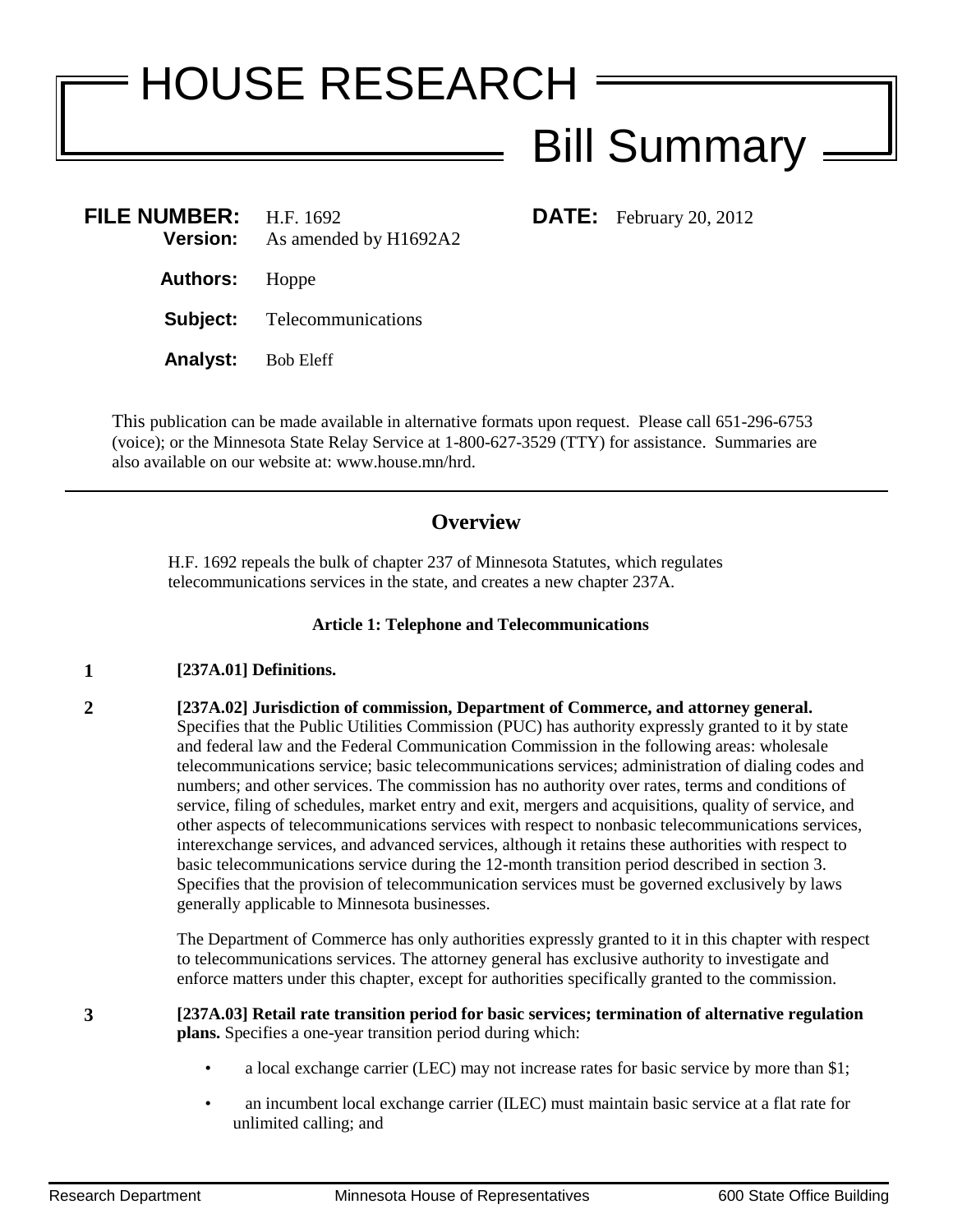- an extended area of service in which an ILEC offers basic service cannot be reduced without commission approval.
- **4 [237A.04] Alternative regulation plans terminated.** All Alternative Form of Regulation (AFOR) plans terminate on the effective date of this act, at which time providers under such plans become subject to this chapter.
- **5 [237A.05] Wholesale telecommunications services.** Establishes PUC authority with respect to wholesale services including interconnection between ILECs and competitive local exchange carriers (CLECs), in which area the commission cannot exceed federal authority delegated to it.
- **6 [237A.06] Schedules, tariffs, and individual contracts.** Requires a tariff to be filed with the commission for basic telecommunications service offered by LECs. Tariffs for all other services are optional. A provider may enter into contracts for retail or wholesale services at different rates than those in its filed tariff.
- **7 [237A.07] Certification, registration, and mapping requirements.** Requires a provider to receive a certificate of authority from the commission prior to offering regulated services to end users in Minnesota. Specifies information required in the application. An amended certificate of authority is required for service provided in a new service area. Advanced services providers must register with the commission, unless the advanced service provider is also a telecommunications provider and has received a certificate of authority from the commission.
- **8 [237A.08] End user consumer bill of rights.** Specifies consumer protection provisions a telecommunications provider must furnish to an end user, including notification of prices, changes in the end user's account, and rate increases. A provider must make certain services available to customers, including blocking options and directory assistance and is prohibited from taking certain actions, such as slamming and cramming. This section does not apply to advanced service providers.
- **9 [237A.09] Unauthorized change of telecommunications provider.** Requires that an end user's telecommunications provider may not be changed without authorization from the end user. Requires a telecommunications provider to notify end users of this right. Specifies information a telecommunications provider must confirm with an end user prior to changing the end user's telecommunications provider, and verification procedures of such authorization that may be used. This section does not apply to advanced service providers.
- **10 [237A.10] Unauthorized charge for goods and services.** Provides that a telecommunications provider may not charge an end user for goods or services sold by a third-party unless the end user has authorized the charge, and the provider has advised the end user of the expected charges and has provided the end user with a ready means to cancel the transaction. Describes types of acceptable written, oral, and electronic authorization. Unless the provider can submit evidence that complies with this section, the charge is deemed to be unauthorized, and the provider shall remove the charge and credit the end user for unauthorized charges made up to six months prior to the end user's complaint. This section does not apply to advanced service providers.
- **11 [237A.11] Universal service fund.** Authorizes the commission to establish a universal service fund and a statewide benchmark rate LECs shall charge end users prior to being reimbursed.
- **12 [237A.12] Municipal telecommunications services.** Authorizes a municipality to own and operate a telephone exchange within its borders, through construction, acquisition, or condemnation. A majority of voters must approve such an action; a 65 percent majority is required for construction of a new exchange where one already exists.
- **13 [237A.13] Condemnation; notice, compensation, appeal.** Authorizes the commission, after a public hearing, to determine just compensation for the owner of an existing exchange acquired through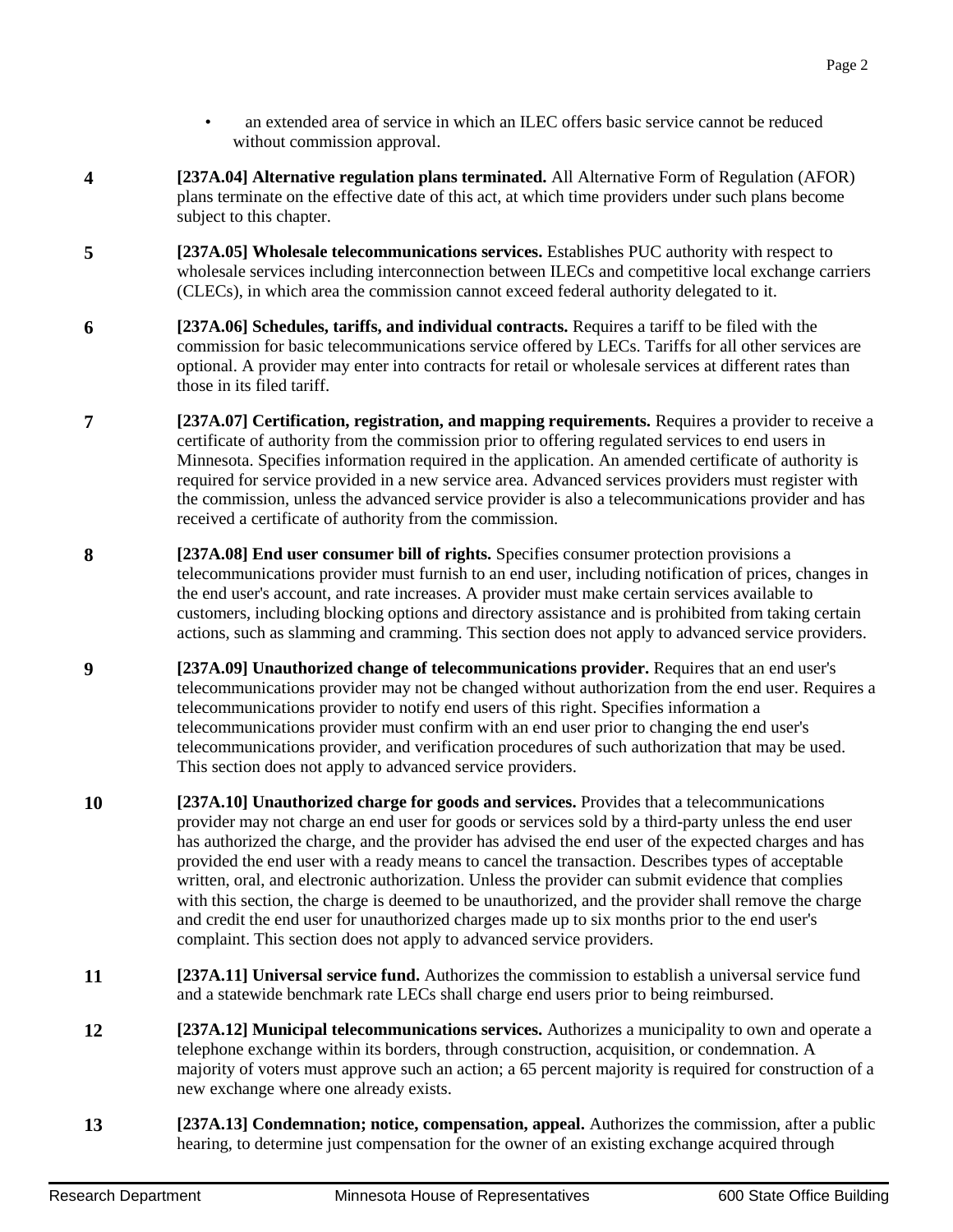condemnation.

- **14 [237A.14] Assessment of regulatory expenses.** Describes the administrative procedures through which the commission must assess telecommunications providers for the costs of the commission's regulatory duties. Reduces the maximum assessment by 75 percent.
- **15 [237A.15] Proprietary information.** Requires the commission to maintain the confidentiality of proprietary information that becomes known to it, and authorizes the commission to enter into a protective order for that purpose.
- **16 [237A.16] Commission administrative proceedings, appeals, remedies.** Authorizes the commission to adopt rules and regulations consistent with this chapter within 180 days of its effective date. Specifies procedures for handling complaints and appeals of commission orders; requires transcriptions of all proceedings; and authorizes the attorney general to enforce compliance with an order of the commission or of a court.
- **17 [237A.17] Violations; penalties, enforcement.** Provides options for legal action to enforce commission orders, including civil penalties imposed by a court of \$100 to \$5,000.
- **18 [237A.18] Obtaining service by fraud; injunction.** Provides that a telecommunications provider or a person harmed by an alleged act of telecommunications and information services fraud (obtaining such services illegally) can bring a civil action in district court to enjoin the violation. Provides a court with several legal options to halt the violation.
- **19 [273.19] No private cause of action.** Provides that nothing in this chapter shall be construed to create any private cause of action or right to relief.